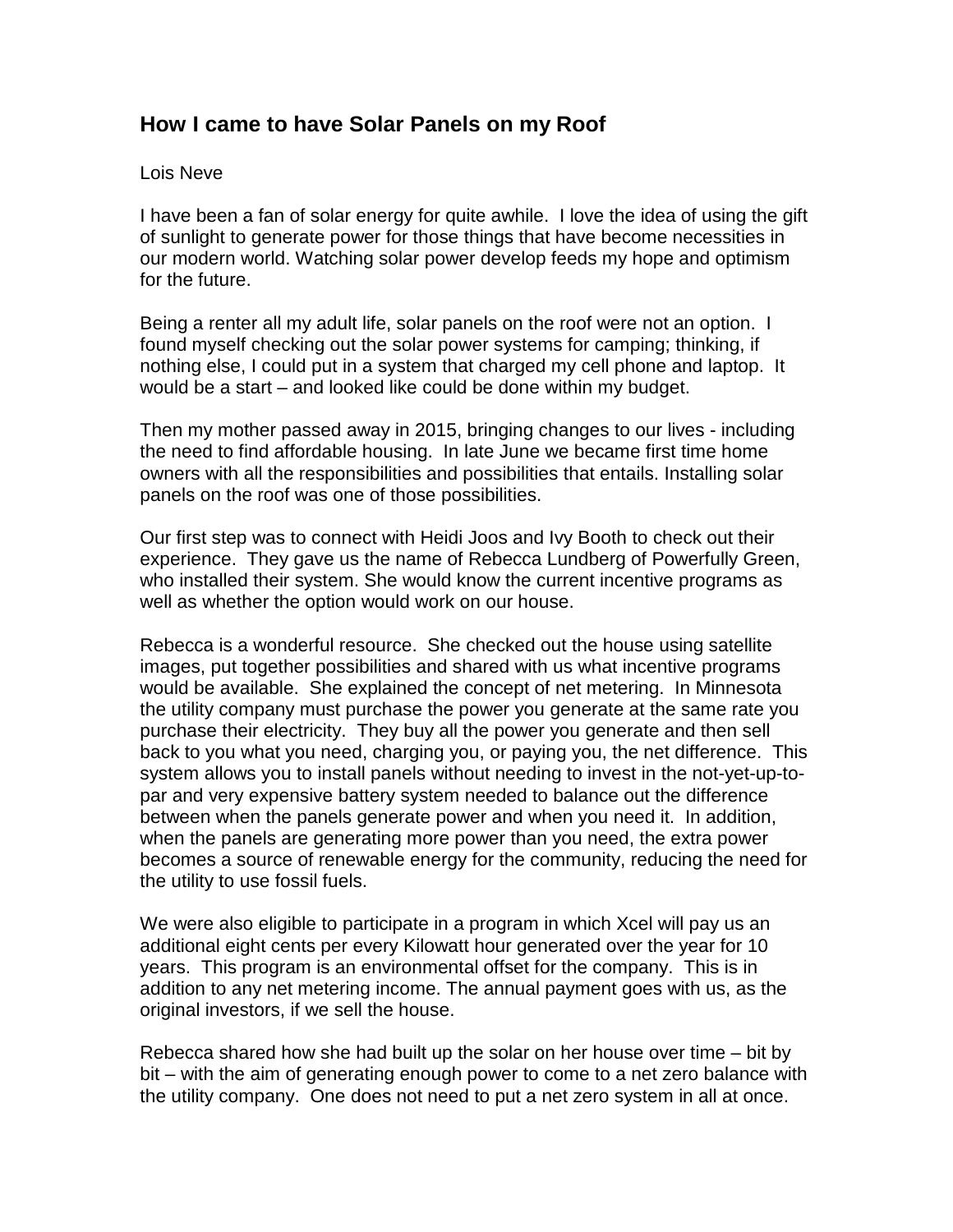Getting to net zero has two parts, generating power and reducing use. The solar panel installation includes a monitoring system which tracks power generated and power used in real time, making it fun to become more aware of how we use energy.

The area of our roof that was best to generate solar power fits eight panels. The system is projected to cover a third to a half of our electricity needs (I think it will do more given our power usage) and, at under \$12,000, was affordable for us. The current Federal tax credit for adding solar power to a home and the bit of my inheritance that did not go to the house down payment covered about half the cost.

I checked with my credit union for ways to come up with the rest. I also met with a financial advisor to review our options and confirm that we could afford this project. I had some Roth IRA money in a cash account I decided to use. I saw this as a re-investment of the money for my not-too-far-in-the future retirement. The system will be providing a discount on my electric bill for at least 25-35 years!

The panels were connected to the grid in mid-November 2015 and I was surprised to see how much energy was generated so late in the year. With winter, short hours of low angle sunlight and snow covering the panels meant little was generated. With longer days and clearer skies we have enjoyed watching the green bubble, showing power sold to Xcel, appear on the monitor most days.

I like comparing adding solar panels to purchasing a car. Driving a new car off the lot results in immediate depreciation in value. Then there are the costs of plates and tabs, maintenance and insurance, parking and fuel. Within 10 years or so the car will need replacing. In contrast, solar panels add value to the house when installed and require no maintenance until the inverter component (ours is located in our basement) needs to be replaced in 10 -12 years. The panels protect the part of the roof they cover from damage – including hail. Instead of needing fuel, they generate power which lowers the cost of the electric bill for at least 25 to 35 years.

Some people find owning a particular car, collecting something or creating a beautiful garden gives them pleasure – well worth the investment of time and money. For me, having the panels on my roof is like that, a source of pleasure. Taking part in generating some of the power I use each day gives me a good feeling and knowing the system will pay for itself over time is a extra plus. I can't believe my dream of having solar panels on the roof is a reality.